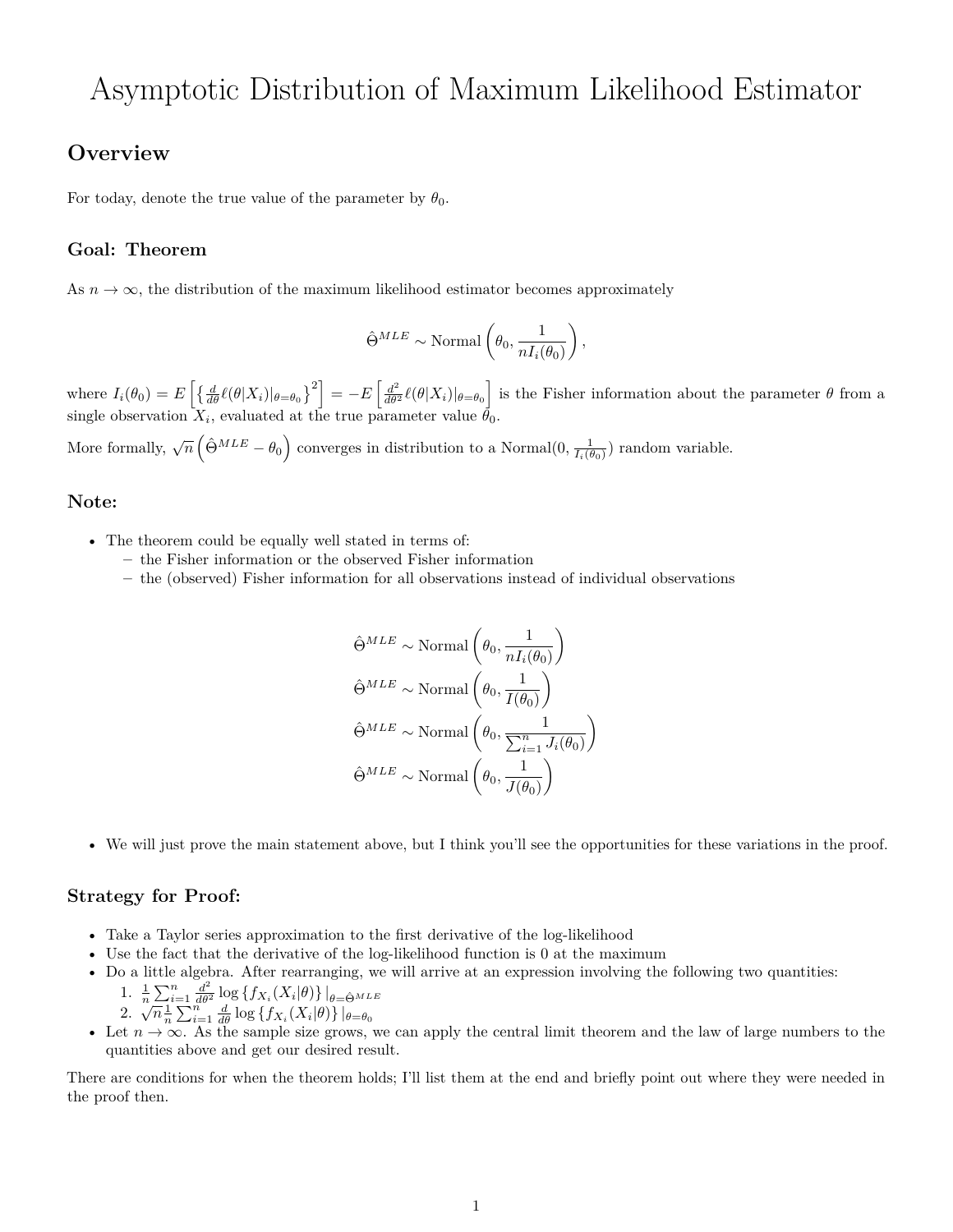# **Preliminary Results (ingredients for the proof)**

Let  $X_1, \ldots, X_n$  be independent and identically distributed with mean  $\mu$  and variance  $\sigma^2$ .

#### **Law of Large Numbers, Convergence in Probability**

• Informal statement of the law of large numbers:

As  $n \to \infty$ , the sample mean approaches  $\mu$ .

• Slightly more formal statement of the law of large numbers:

As  $n \to \infty$ , the probability that the sample mean is close to  $\mu$  goes to 1

• Formal statement of law of large numbers:

For any  $\varepsilon > 0$ ,  $\lim_{n \to \infty} P(|\bar{X} - \mu| < \varepsilon) = 1$ 

This is a statement that the sample mean **converges in probability** to  $\mu$ .

**Based on the law of large numbers, what does this quantity (almost number 1 in the list at the bottom** of the previous page) converge to as  $n \to \infty$ ?

 $\frac{1}{n} \sum_{i=1}^{n} \frac{d^2}{d\theta^2} \log \{ f_{X_i}(X_i|\theta) \} |_{\theta=\theta^*}$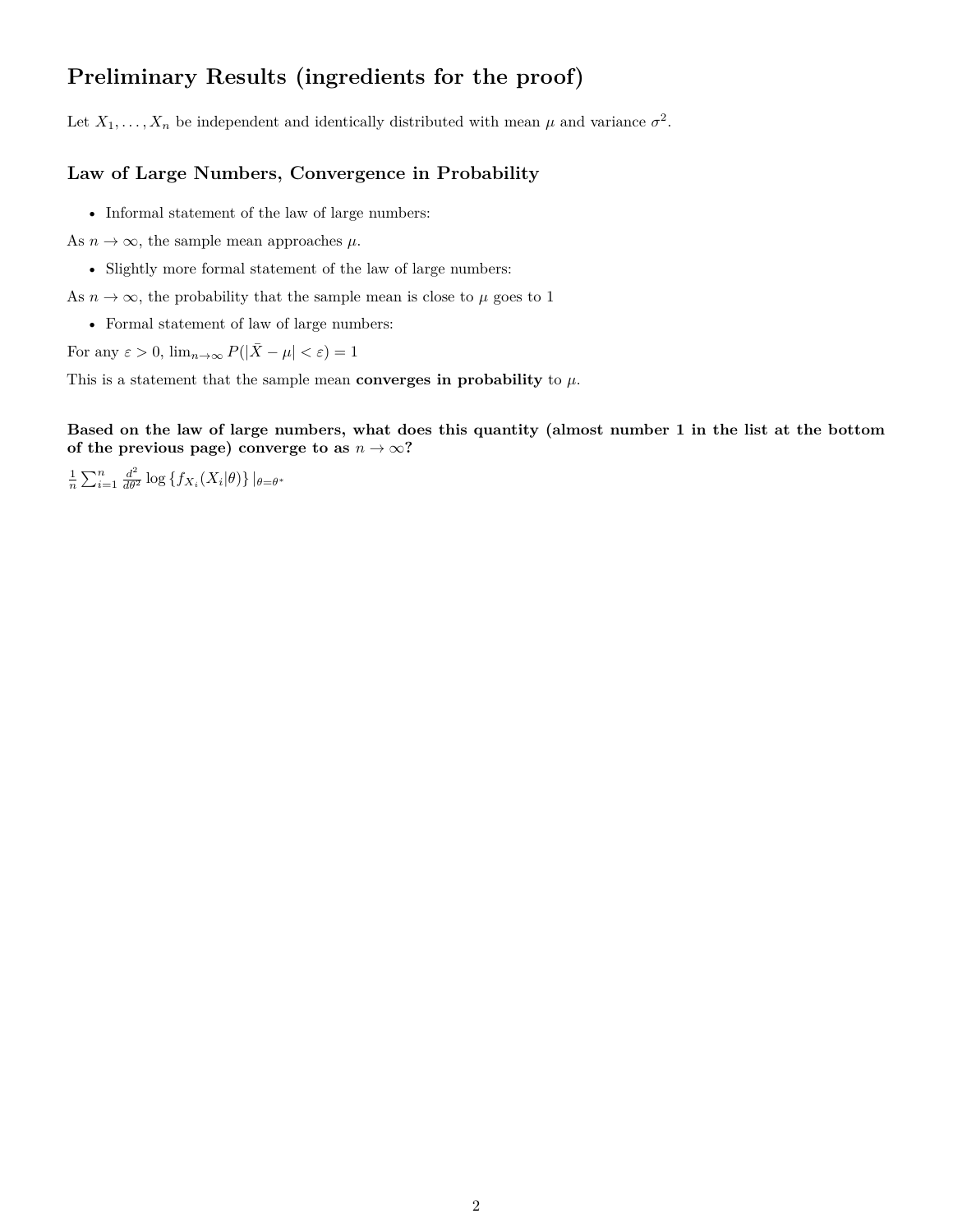### **Central Limit Theorem, Convergence in Distribution**

• Informal statement of the central limit theorem:

As  $n \to \infty$ , the distribution of the sample mean is approximately Normal  $(\mu, \frac{\sigma^2}{n})$  $\left(\frac{\sigma^2}{n}\right)$ .

• Slightly more formal (and rearranged) statement of central limit theorem:

As  $n \to \infty$ , the distribution of  $\sqrt{n}(\bar{X}-\mu)$  approaches the distribution of a random variable *Z* that follows a Normal $(0, \sigma^2)$ distribution.

• Formal statement of central limit theorem:

Let  $F_{Z_n}(\bar{x})$  be the cumulative distribution function of  $Z_n = \sqrt{n} \left( \frac{1}{n} \sum_{i=1}^n X_i - \mu \right)$  based on a sample of size n, and  $F_Z(z)$ be the cumulative distribution function of a Normal $(0, \sigma^2)$  random variable.

For any point *z* at which  $F_Z$  is continuous,  $\lim_{n\to\infty} F_{Z_n}(z) = F_Z(z)$ .

This is a statement that the (centered and scaled by  $\sqrt{n}$ ) sample mean **converges in distribution** to a random variable *Z* that follows a Normal $(0, \sigma^2)$  distribution.

### **Warm up example**

Suppose  $W_1, \ldots, W_n \stackrel{\text{i.i.d.}}{\sim} \text{Poisson}(\lambda)$ . For each *i*,  $E(W_i) = \lambda$  and  $Var(W_i) = \lambda$ .

For a large value of *n*, what is the approximate distribution of the sample mean,  $\bar{W} = \frac{1}{n} \sum_{i=1}^{n} W_i$ ?

For a large value of *n*, what is the approximate distribution of  $\sqrt{n}(\bar{W}-\lambda) = \sqrt{n}(\frac{1}{n}\sum_{i=1}^{n}W_i-\lambda)$ ?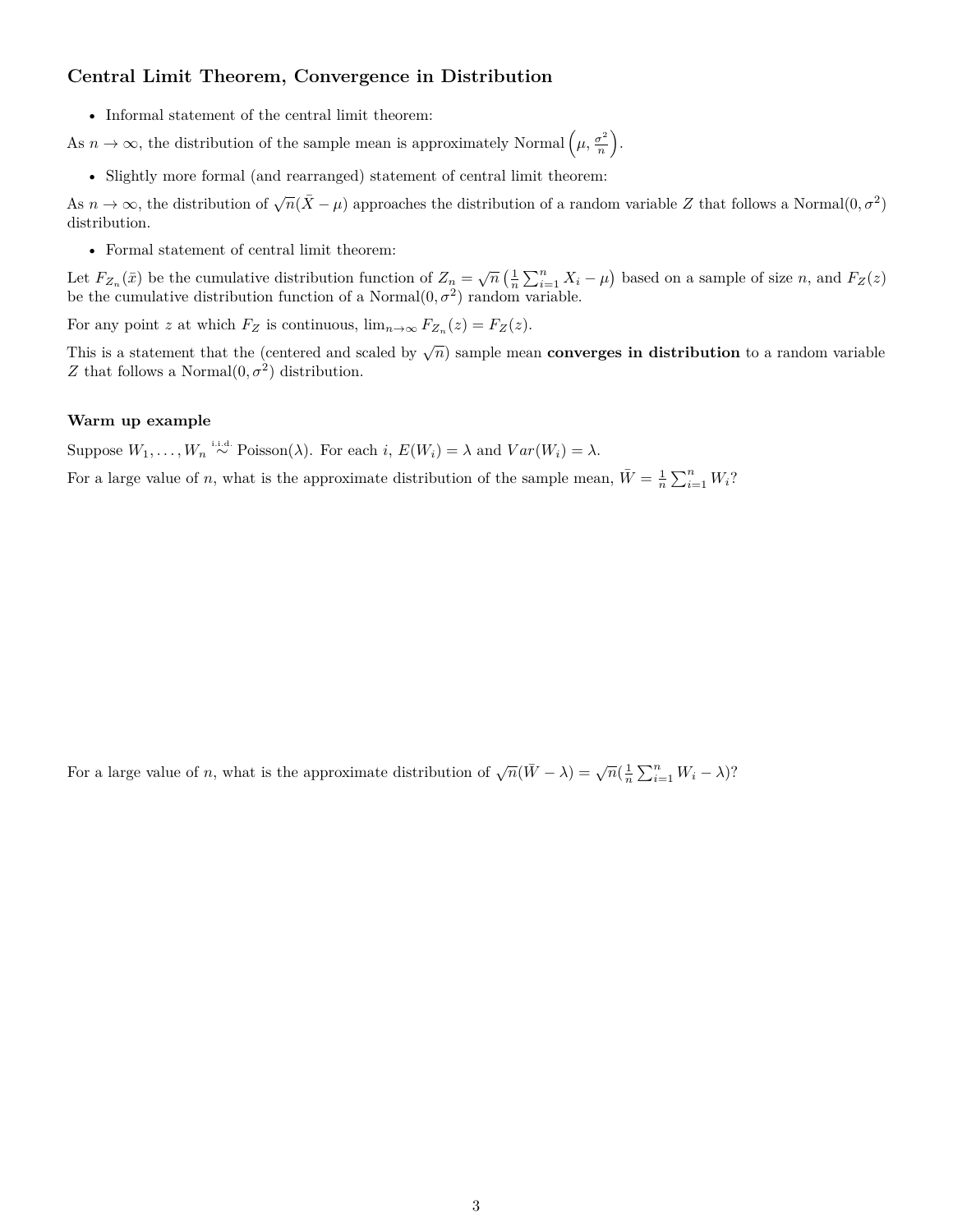#### **In the context of our proof:**

We want to apply the central limit theorem to say something about the distribution of  $\sqrt{n}\frac{1}{n}\sum_{i=1}^{n}\frac{d}{d\theta}\log\{f_{X_i}(X_i|\theta)\}\|_{\theta=\theta_0}$ as  $n\to\infty.$ 

Define  $W_i = \frac{d}{d\theta} \log \{ f_{X_i}(X_i | \theta) \} |_{\theta = \theta_0}$ .

How can we write the above in terms of  $W_i$ ?

**Claim:**  $E[W_i] = 0$ 

• Intuitively, what does  $E[W_i] = E\left[\frac{d}{d\theta} \log \{f_{X_i}(X_i|\theta)\} |_{\theta=\theta_0}\right]$  represent?

• Why would we expect that  $E[W_i] = 0$ ?

• Let's prove the claim together: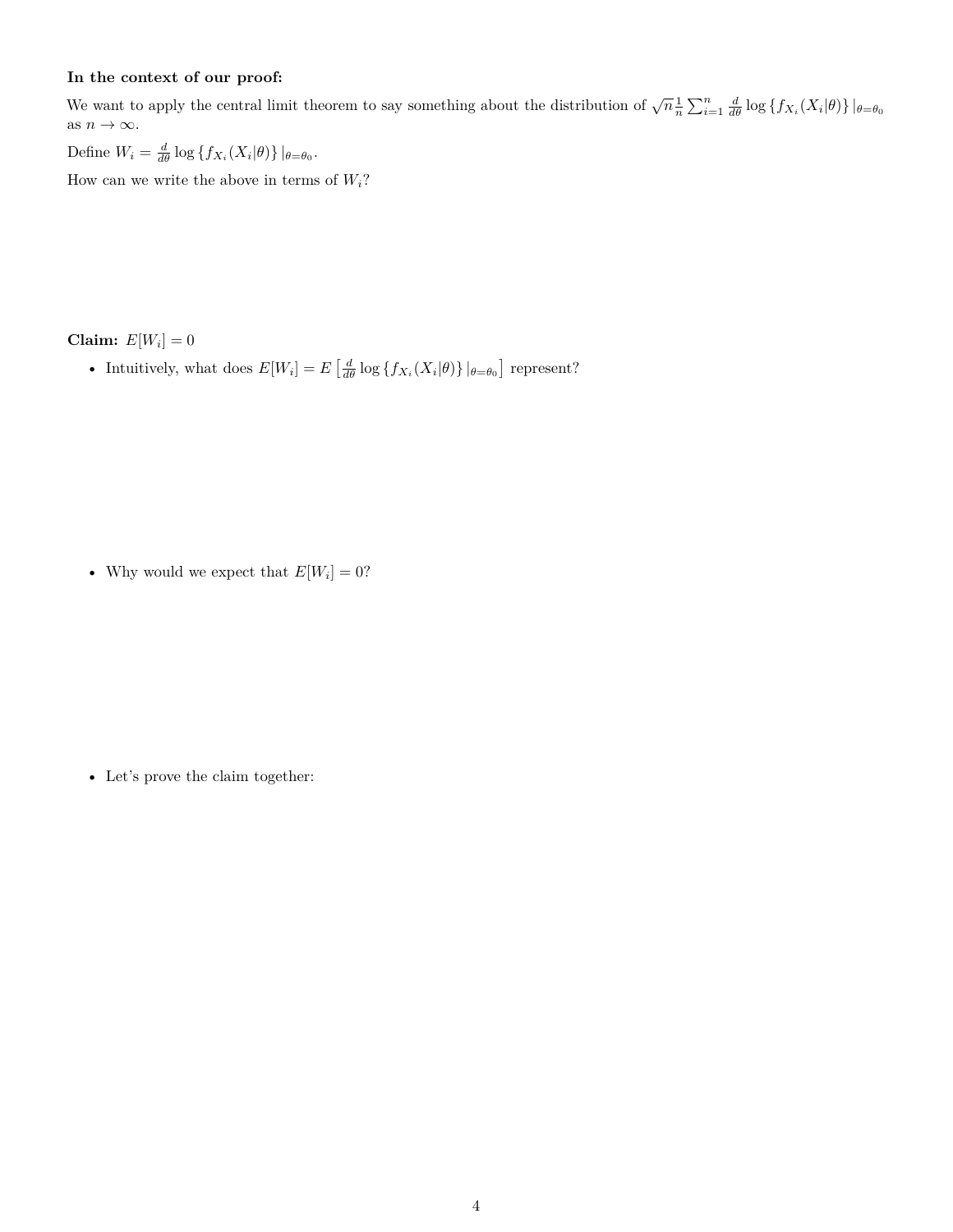**Claim:**  $Var[W_i] = I(\theta_0)$ 

To prove this, we'll use the identity  $Var(W_i) = E(W_i^2) - [E(W_i)]^2$ .

Also, remember that  $I(\theta^*) = E\left[\left(\frac{d}{d\theta} \log \{f_{X_i}(X_i|\theta)\} |_{\theta=\theta^*}\right)^2\right]$ 

Now we're ready to apply the central limit theorem to our problem. We have the following:

- We will want to apply the central limit theorem to  $\sqrt{n} \left( \frac{1}{n} \sum_{i=1}^n W_i \right) = \sqrt{n} \frac{1}{n} \sum_{i=1}^n \frac{d}{d\theta} \log \left\{ f_{X_i}(X_i | \theta) \right\} |_{\theta = \theta_0}$
- We have shown that  $E(W_i) = 0$  and  $Var(W_i) = I(\theta_0)$

As  $n \to \infty$ , what is the approximate distribution of  $\sqrt{n} \frac{1}{n} \sum_{i=1}^{n} \frac{d}{d\theta} \log \{ f_{X_i}(X_i|\theta) \} |_{\theta=\theta_0}$ ?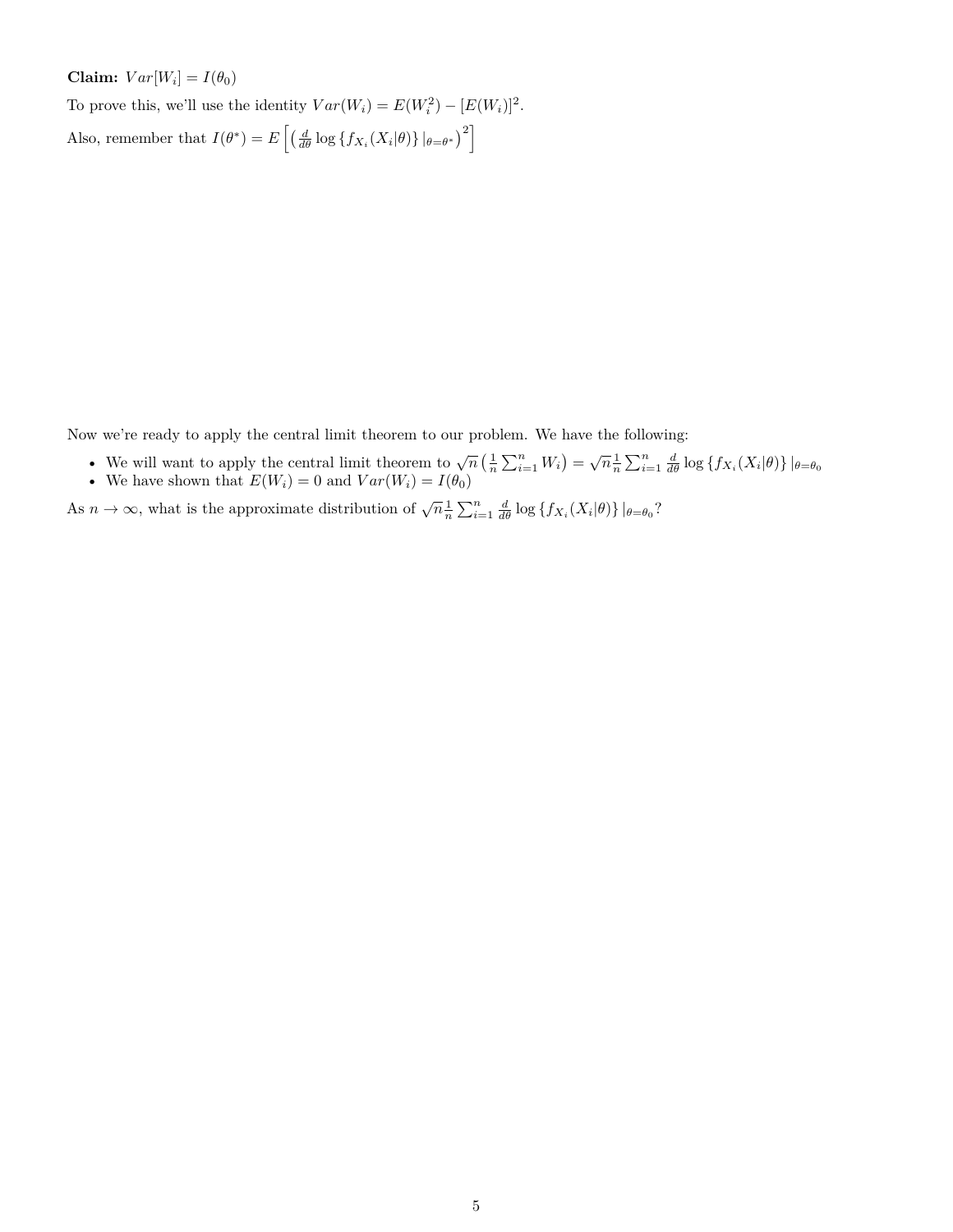# **Proof of Main Theorem**

**Remember that our goal is to show that as**  $n \to \infty$  it is approximately true that:

• 
$$
\hat{\Theta}^{MLE} \sim \text{Normal}\left(\theta_0, \frac{1}{nI_i(\theta_0)}\right)
$$

• Or, rearranging, 
$$
\left(\hat{\Theta}^{MLE} - \theta_0\right) \sim \text{Normal}\left(0, \frac{1}{nI_i(\theta_0)}\right)
$$

• Or 
$$
\sqrt{n}\left(\hat{\Theta}^{MLE} - \hat{\theta}_0\right) \sim \text{Normal}\left(0, \frac{1}{I_i(\theta_0)}\right)
$$

### **Steps in proof:**

**Take a first order Taylor series approximation of the first derivative of the log-likelihood around the estimator**  $\hat{\Theta}^{MLE}$ **.** 

**How can we simplify the above?**

Let's evaluate this Taylor approximation at the true parameter value  $\theta_0$ :

 $\textbf{R}$ earrange to get  $\sqrt{n}(\hat{\Theta}^{MLE} - \theta_0)$  on the left hand side.

Our goal is to show that this converges in distribution to a Normal $(0, I_i(\theta_0))$  random variable.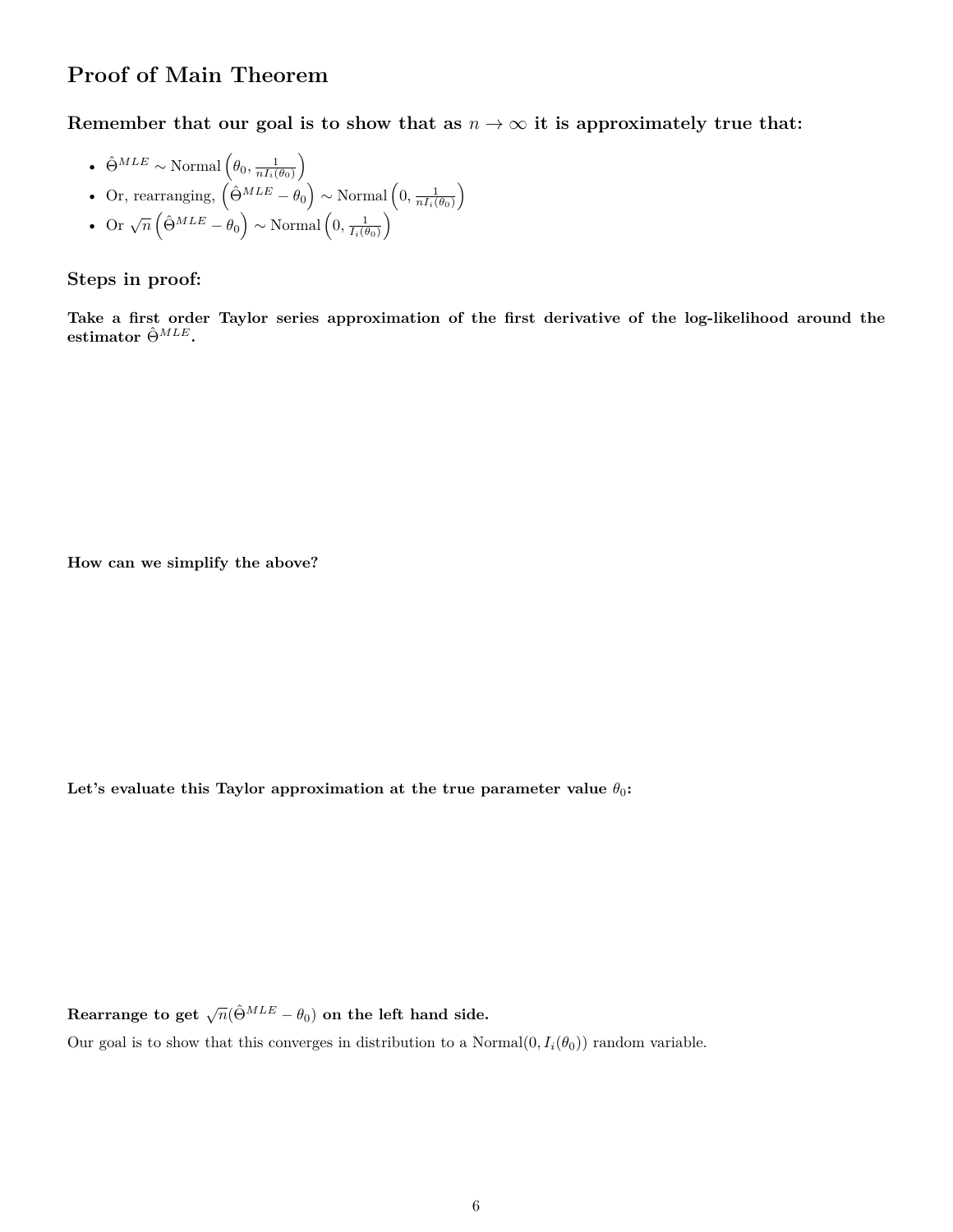**Plug in the definition of the log-likelihood function to make clearer what's going on:**

**We started off by analyzing the following terms. How can we modify the result of the previous step to get these terms to show up?**

- 1.  $\frac{1}{n}\sum_{i=1}^n \frac{d^2}{d\theta^2} \log \left\{ f_{X_i}(X_i|\theta) \right\} |_{\theta=\hat{\Theta}^{MLE}}$ <br>2.  $\sqrt{n}\frac{1}{n}\sum_{i=1}^n \frac{d}{d\theta} \log \left\{ f_{X_i}(X_i|\theta) \right\} |_{\theta=\theta_0}$
-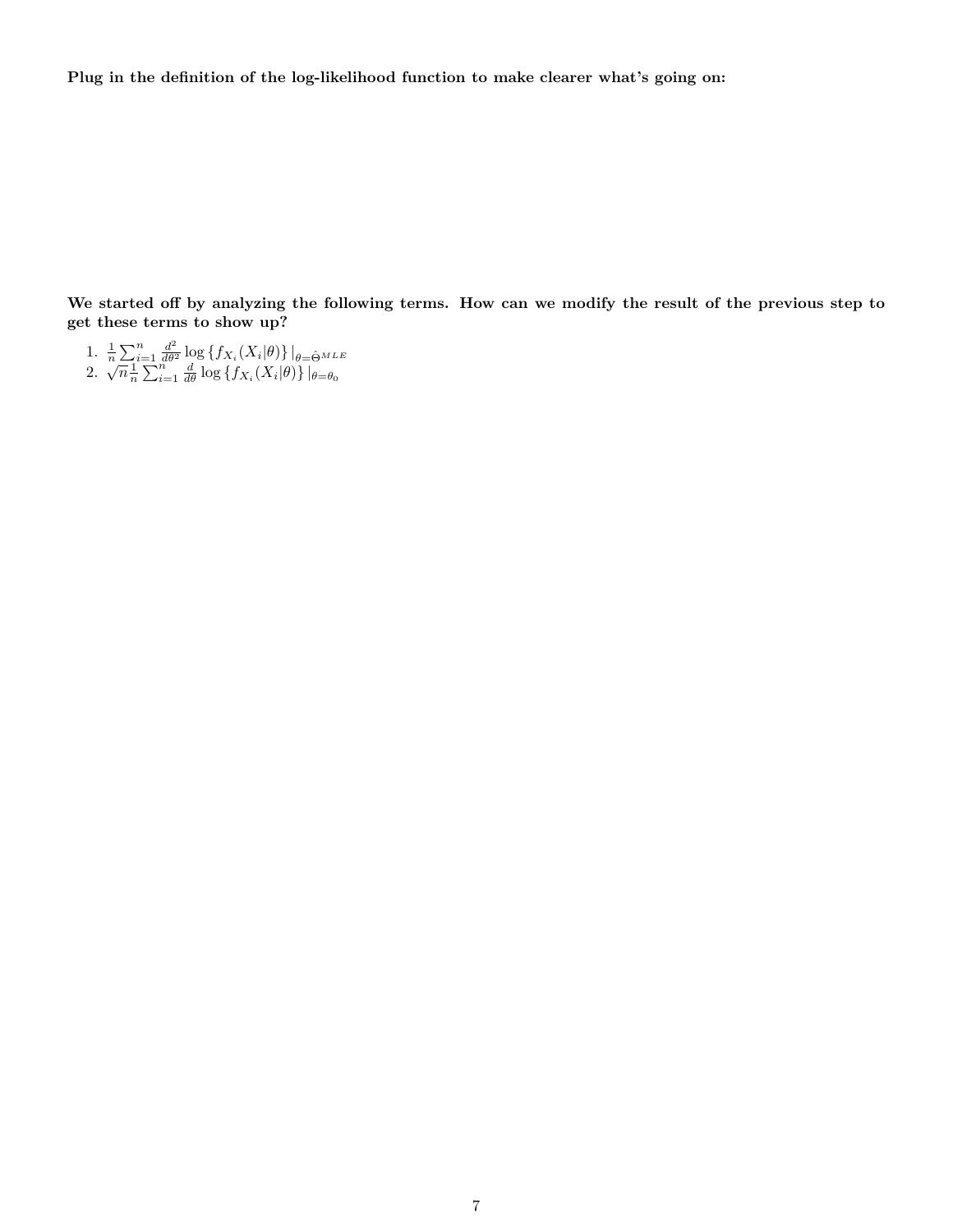#### **For the next step, we need Slutsky's theorem (probably new to you; stated without proof)**

Suppose that  $X_1, X_2, \ldots$  is a sequence of random variables that converges in distribution to a random variable *X*, and *Y*1*, Y*2*, . . .* is a sequence of random variables that converges in probability to a constant *c*.

Then  $\frac{X_n}{Y_n}$  converges in distribution to  $\frac{X}{c}$ .

So far, we have shown that:

- $\sqrt{n}\frac{1}{n}\sum_{i=1}^n \frac{d}{d\theta} \log \{f_{X_i}(X_i|\theta)\}\big|_{\theta=\theta_0}$  converges in distribution to a Normal $(0, I_i(\theta_0))$  random variable (from the Central Limit Theorem).
- $\frac{1}{n}\sum_{i=1}^n \frac{d^2}{d\theta^2} \log \{f_{X_i}(X_i|\theta)\}\Big|_{\theta=\hat{\Theta}^{MLE}}$  converges in probability to  $I_i(\theta_0)$  (from the law of large numbers).

#### Last Step!! Let  $n \to \infty$ .

Let's think about what happens in two pieces:

1.  $\hat{\theta}^{MLE} \rightarrow \theta_0$  (really this requires proof; for today, let's accept this as OK). This means the Taylor series approximation becomes better and better, and we don't have to worry about the  $\approx$ .

2. The central limit theorem and law of large numbers apply (using Slutsky's theorem).